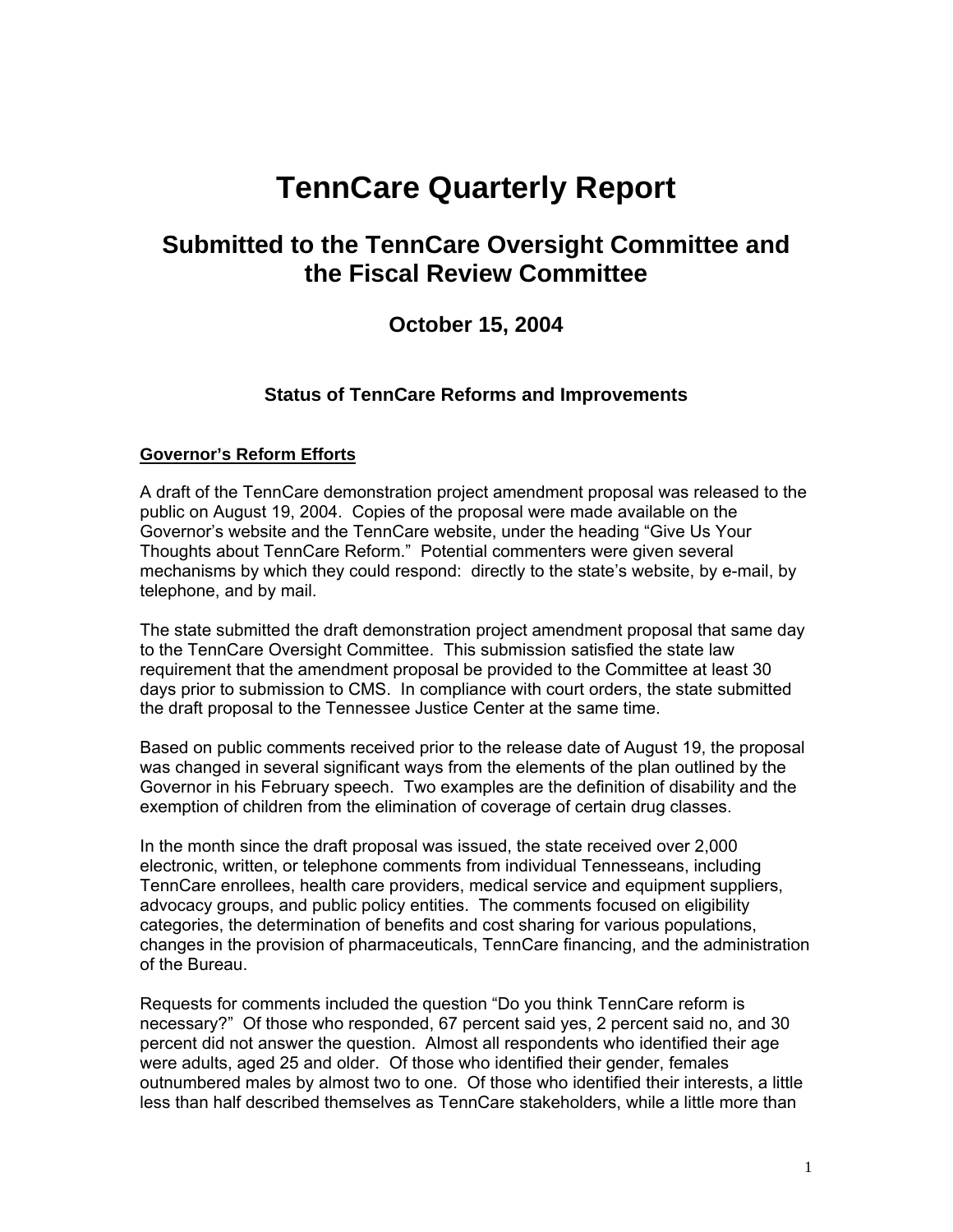half simply described themselves as "interested Tennesseans." Nearly 70 percent of the responses were submitted to the website, with another 18 percent submitted by phone, 8 percent by e-mail, and 3 percent by mail.

The Tennessee Hospital Association and the Tennessee Medical Association provided detailed analyses of the reform proposals. These analyses included specific comments concerning the operational aspects of the reform proposal, changes to TennCare's administrative framework, and the role of Managed Care Organizations, in addition to observations about the proposed benefit structure, covered services, and eligibility.

The Governor held four discussions concerning the TennCare reform proposal with:

- Enrollees in Johnson City on August 26
- Representatives of enrollee advocacy groups in Nashville on September 9
- Providers in Memphis on September 15
- Community leaders in Murfreesboro on September 17.

The Director of the TennCare Bureau participated in a forum held by the League of Women Voters in Nashville and, with the Commissioner of Health, a discussion of the impact of the proposal on African American enrollees hosted by an interdenominational group of ministers in Nashville.

The TennCare Director of Policy provided an overview of proposed reforms to the Middle Tennessee Healthcare Executives Association. The presentation was followed by a question and answer period and an invitation to Association members to provide formal input regarding the draft amendment.

While there have been ongoing open meetings with advocates scheduled every week, advocates have also submitted written comments. Groups representing specific TennCare populations including individuals with AIDS/HIV, mental illness, substance abuse, those who are homeless, and the chronically ill have commented on the proposal.

The Tennessee Legislature's Joint TennCare Oversight Committee held an in-depth hearing about the new proposal on September 8. The Oversight Committee received a detailed presentation from the Commissioner of Finance and Administration concerning the proposal and addressed questions to representatives of the Administration. Enrollee advocates and the Executive Director of the Tennessee Justice Center also provided information and opinion for the Committee's consideration.

The state's deliberations in developing its TennCare reform proposal have benefited greatly from the considerable amount of written and oral comments received from the public since the Governor's speech in February 2004. All of the public input has been reviewed by persons involved in the reform process, and many of the criticisms and suggestions have been considered by the TennCare Leadership team. In response to comments, the state has made several significant changes in the proposal. These changes include:

- exempting all children enrolled in TennCare from the imposition of benefit limits or cost sharing
- expanding the definition of "disabled" for purposes of exempting individuals from benefit limits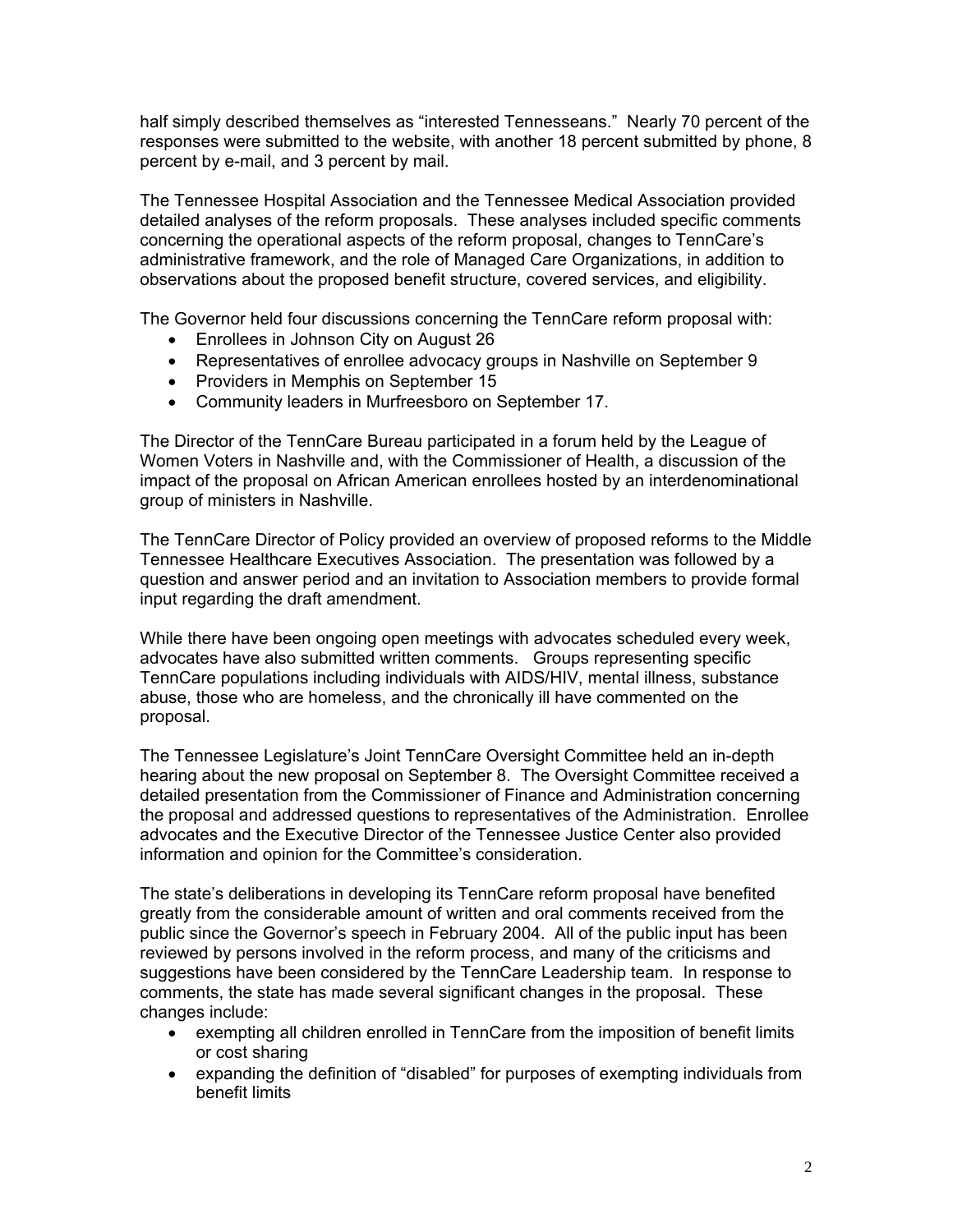- adding a limited exception to the general over-the-counter policy for prenatal vitamins and folic acid for pregnant women and an exemption for children eligible for EPSDT benefits
- increasing the proposed limitation on physician visits from 10 to 12 per enrollee per year.

On September 24, 2004, the waiver amendment proposal was formally submitted to CMS.

The state will promulgate rules to govern the revised program through the statutory administrative process, which will include notice and public participation in accordance with applicable Tennessee law.

## *Source of information for this section: Susie Baird, Director of Program Development, Bureau of TennCare.*

## **Essential Access Hospital Payments**

Final installments on essential access hospital payments for FY 03-04 were made during the quarter. Essential access hospital payments are payments from a pool of \$100 million (\$35,292,500 in state dollars) appropriated by the General Assembly.

The methodology for distributing these funds specifically considers each hospital's relative contribution to providing services to TennCare members, while also acknowledging differences in payer mix and hospitals' relative ability to make up TennCare losses. Data from the Hospital Joint Annual Report is used to determine hospitals' eligibility for these payments. Eligibility is determined each quarter based on each hospital's participation in TennCare. In order to receive a payment for the quarter, a hospital must be a contracted provider with TennCare Select and at least one other managed care organization, and it must have contracted with TennCare Select for the entire quarter that the payment represents. Excluded from the essential access hospital payments are critical access hospitals, which receive cost-based reimbursement from the TennCare program and therefore do not have unreimbursed TennCare costs, and the five state mental health institutes.

| <b>Current Hospital Name</b>                  | <b>MAIL CITY</b> | <b>Actual Payout</b> |
|-----------------------------------------------|------------------|----------------------|
| Methodist Medical Center of Oak Ridge         | Oak Ridge        | \$841,610.38         |
| Ridgeview Psychiatric Hospital & Center, Inc. | Oak Ridge        | \$210,091.69         |
| <b>Bedford County Medical Center</b>          | Shelbyville      | \$339,734.36         |
| Camden General Hospital                       | Camden           | \$161,175.37         |
| <b>Blount Memorial Hospital</b>               | Maryville        | \$458,872.07         |
| Peninsula Hospital                            | Louisville       | \$437,722.46         |
| <b>Bradley Memorial Hospital</b>              | Cleveland        | \$360,201.32         |
| <b>Cleveland Community Hospital</b>           | Cleveland        | \$346,787.03         |
| St. Mary's Medical Center of Campbell County  | LaFollette       | \$425,291.92         |
| Jellico Community Hospital, Inc.              | Jellico          | \$199,482.78         |
| <b>Stones River Hospital</b>                  | Woodbury         | \$178,933.30         |

Here are the payments that were made for FY 03-04: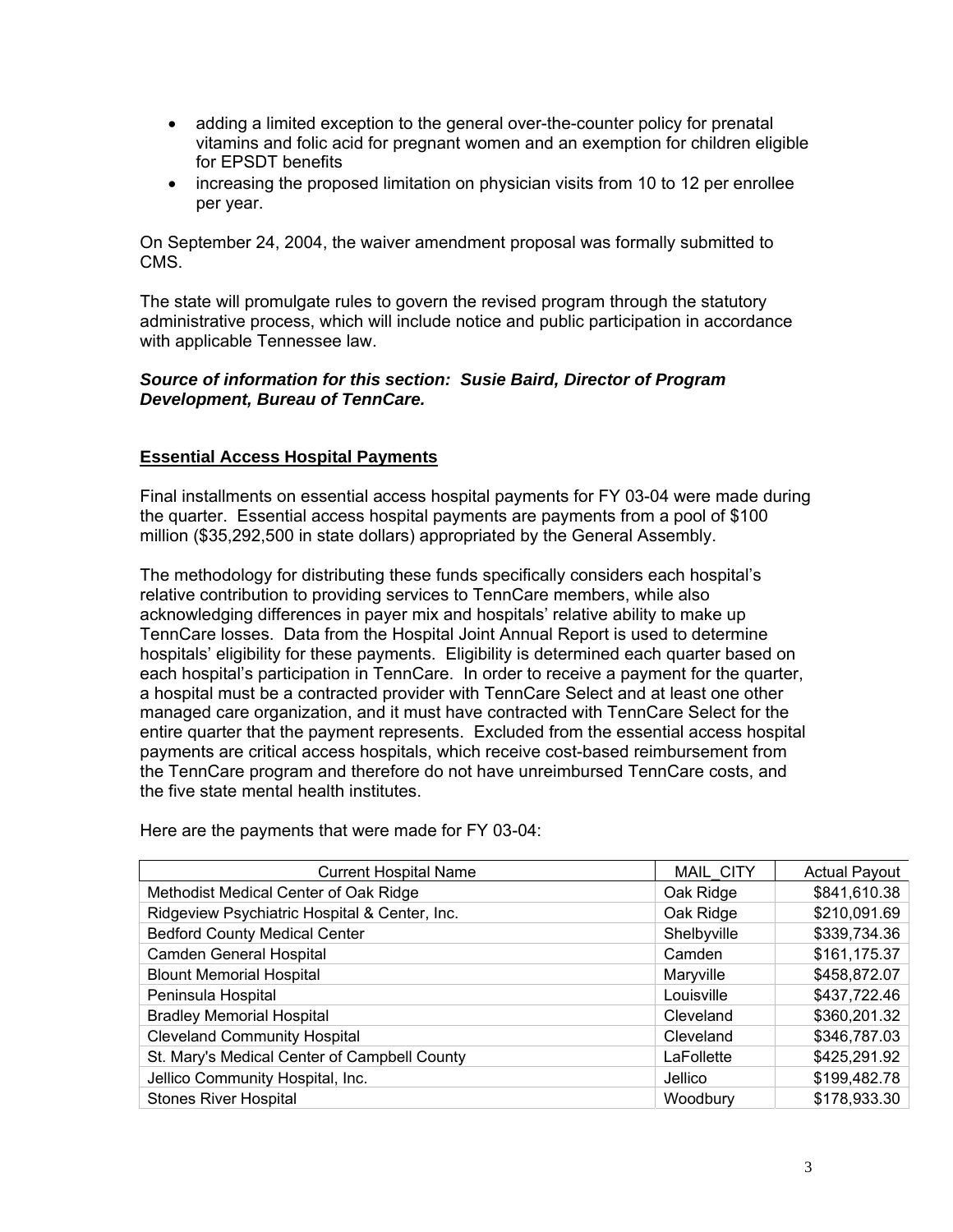| <b>Current Hospital Name</b>                  | <b>MAIL CITY</b>   | <b>Actual Payout</b> |
|-----------------------------------------------|--------------------|----------------------|
| Baptist Memorial Hospital-Huntingdon          | Huntingdon         | \$163,476.34         |
| McKenzie Regional Hospital                    | McKenzie           | \$191,471.56         |
| <b>Sycamore Shoals Hospital</b>               | Elizabethton       | \$242,569.16         |
| <b>Claiborne County Hospital</b>              | Tazewell           | \$443,203.03         |
| <b>Cumberland River Hospital</b>              | Celina             | \$116,665.90         |
| Baptist Hospital of Cocke County, Inc.        | Newport            | \$500,905.06         |
| <b>United Regional Medical Center</b>         | Manchester         | \$224,133.93         |
| Harton Regional Medical Center                | Tullahoma          | \$399,762.15         |
| <b>Medical Center of Manchester</b>           | Manchester         | \$240,319.52         |
| <b>Cumberland Medical Center</b>              | Crossville         | \$477,071.73         |
| Southern Hills Medical Center                 | Nashville          | \$792,832.65         |
| Tennessee Christian Medical Center-Madison    | Madison            | \$1,708,103.51       |
| Nashville General Hospital                    | Nashville          | \$7,016,728.80       |
| Baptist Hospital, Inc.                        | Nashville          | \$1,227,306.84       |
| Vanderbilt University Hospital                | Nashville          | \$6,151,406.25       |
| <b>Centennial Medical Center</b>              | Nashville          | \$1,889,333.95       |
| <b>Skyline Medical Center</b>                 | Nashville          | \$488,884.30         |
| <b>Summit Medical Center</b>                  | Hermitage          | \$659,059.30         |
| Vanderbilt Stallworth Rehabilitation Hospital | Nashville          | \$185,888.14         |
| <b>Baptist DeKalb Hospital</b>                | Smithville         | \$110,813.06         |
| Dyersburg Regional Medical Center             | Dyersburg          | \$297,651.67         |
| Methodist Healthcare-Fayette Hospital         | Somerville         | \$156,818.47         |
| Jamestown Regional Medical Center             | Jamestown          | \$632,555.12         |
| Emerald-Hodgson Hospital                      | Sewanee            | \$104,452.62         |
| Southern Tennessee Medical Center             | Winchester         | \$254,636.73         |
| <b>Gibson General Hospital</b>                | Trenton            | \$75,893.80          |
| Humboldt General Hospital                     | Humboldt           | \$285,732.36         |
| Hillside Hospital                             | Pulaski            | \$173,081.45         |
| Laughlin Memorial Hospital, Inc.              | Greeneville        | \$415,016.82         |
| Takoma Adventist Hospital                     | Greeneville        | \$251,894.03         |
| Morristown-Hamblen Healthcare System          | Morristown         | \$519,712.89         |
| Lakeway Regional Hospital                     | Morristown         | \$564,803.68         |
| <b>Erlanger Health System</b>                 | Chattanooga        | \$5,656,117.47       |
| Parkridge East Hospital                       | Chattanooga        | \$769,562.17         |
| Parkridge Valley Hospital                     | Chattanooga        | \$235,482.67         |
| Hardin County General Hospital                | Savannah           | \$276,175.71         |
| <b>Haywood Park Community Hospital</b>        | <b>Brownsville</b> | \$141,504.58         |
| Henry County Medical Center                   | Paris              | \$383,933.69         |
| <b>Trinity Hospital</b>                       | Erin               | \$104,749.14         |
| Jefferson Memorial Hospital, Inc.             | Jefferson City     | \$163,064.18         |
| Fort Sanders Regional Medical Center          | Knoxville          | \$1,414,296.93       |
| University of Tennessee Medical Center        | Knoxville          | \$6,301,572.80       |
| East Tennessee Children's Hospital            | Knoxville          | \$1,665,832.46       |
| <b>Baptist Memorial Hospital-Lauderdale</b>   | Ripley             | \$112,444.00         |
| <b>Crockett Hospital</b>                      | Lawrenceburg       | \$288,712.51         |
| Lincoln County Health System                  | Fayetteville       | \$188,897.92         |
| Fort Sanders Loudon Medical Center            | Knoxville          | \$294,683.83         |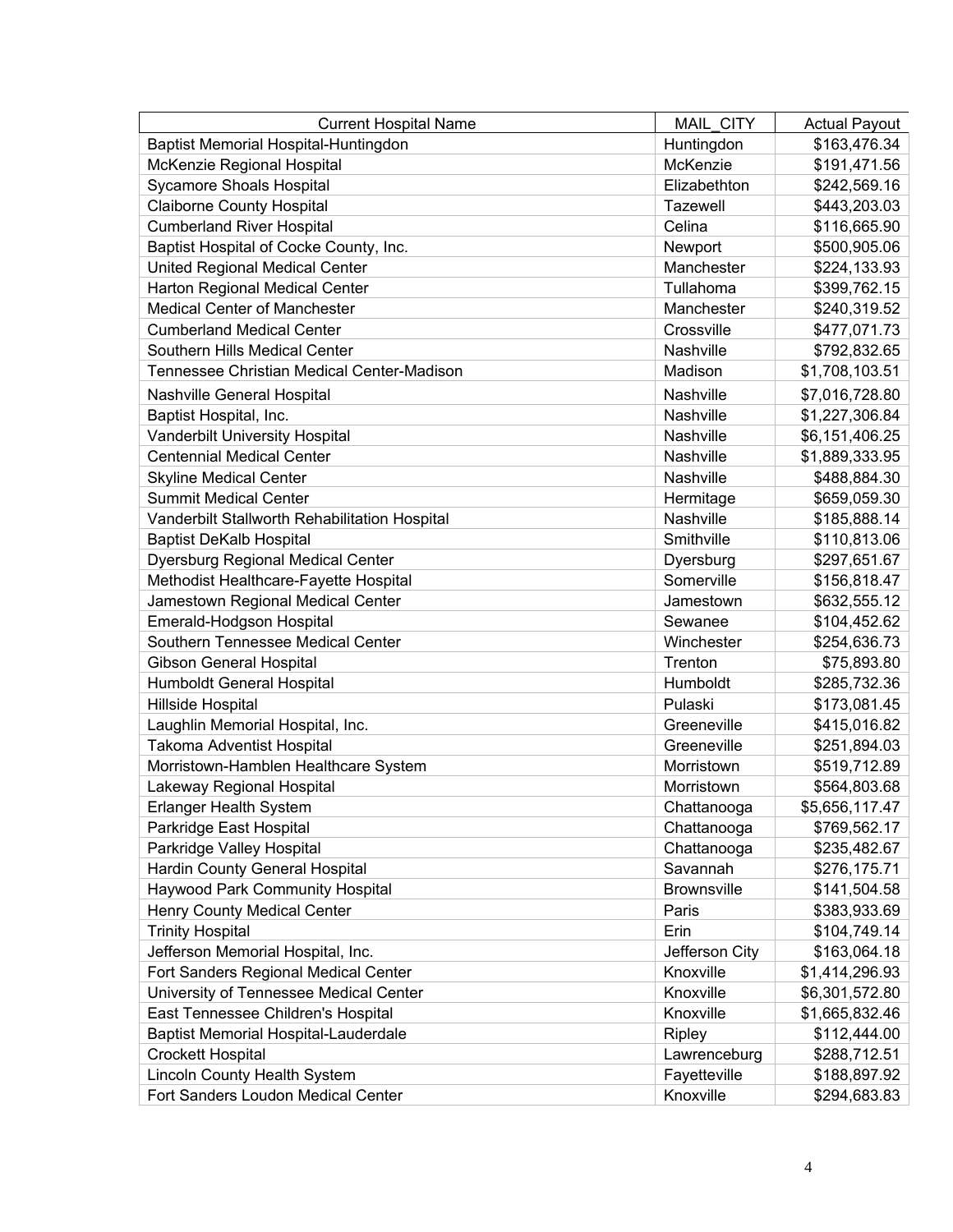| <b>Current Hospital Name</b>                              | MAIL CITY         | <b>Actual Payout</b> |
|-----------------------------------------------------------|-------------------|----------------------|
| Woods Memorial Hospital District                          | Etowah            | \$331,705.12         |
| <b>Athens Regional Medical Center</b>                     | Athens            | \$200,380.85         |
| <b>McNairy Regional Hospital</b>                          | Selmer            | \$176,481.23         |
| Jackson-Madison County General Hospital                   | Jackson           | \$1,943,911.35       |
| Regional Hospital of Jackson                              | Jackson           | \$249,106.24         |
| Pathways of Tennessee, Inc.                               | Jackson           | \$162,569.08         |
| <b>Grandview Medical Center</b>                           | Jasper            | \$168,291.89         |
| <b>Marshall Medical Center</b>                            | Lewisburg         | \$172,412.38         |
| <b>Maury Regional Hospital</b>                            | Columbia          | \$1,017,571.42       |
| Sweetwater Hospital Association                           | Sweetwater        | \$433,461.11         |
| <b>Gateway Medical Center</b>                             | Clarksville       | \$767,906.74         |
| <b>Baptist Memorial Hospital-Union City</b>               | <b>Union City</b> | \$474,525.59         |
| Livingston Regional Hospital                              | Livingston        | \$245,540.83         |
| Cookeville Regional Medical Center                        | Cookeville        | \$527,841.69         |
| <b>Rhea Medical Center</b>                                | Dayton            | \$124,878.08         |
| Roane Medical Center                                      | Harriman          | \$267,247.40         |
| <b>NorthCrest Medical Center</b>                          | Springfield       | \$992,159.64         |
| Middle Tennessee Medical Center                           | Murfreesboro      | \$834,793.42         |
| <b>Scott County Hospital</b>                              | Oneida            | \$614,073.69         |
| Fort Sanders Sevier Medical Center & Nursing Home         | Sevierville       | \$580,955.63         |
| Methodist Healthcare-U.T. Bowld Hospital                  | Memphis           | \$288,573.91         |
| Regional Medical Center at Memphis                        | Memphis           | \$22,166,833.12      |
| St. Jude Children's Research Hospital                     | Memphis           | \$541,817.00         |
| Methodist Healthcare-South Hospital                       | Memphis           | \$646,883.82         |
| Methodist Healthcare-University Hospital                  | Memphis           | \$2,753,564.25       |
| Methodist Healthcare-North Hospital                       | Memphis           | \$434,431.89         |
| Methodist Healthcare-Le Bonheur Children's Medical Center | Memphis           | \$2,792,350.54       |
| <b>Delta Medical Center</b>                               | Memphis           | \$468,476.90         |
| Saint Francis Hospital                                    | Memphis           | \$2,141,842.95       |
| Community Behavioral Health, LLC                          | Memphis           | \$299,117.82         |
| Smith County Memorial Hospital                            | Carthage          | \$91,273.67          |
| Wellmont Bristol Regional Medical Center                  | <b>Bristol</b>    | \$1,145,054.07       |
| Wellmont Holston Valley Medical Center                    | Kingsport         | \$850,881.30         |
| Indian Path Medical Center                                | Kingsport         | \$301,878.83         |
| <b>Indian Path Pavilion</b>                               | Johnson City      | \$157,725.54         |
| Sumner Regional Medical Center                            | Gallatin          | \$475,856.77         |
| <b>Hendersonville Medical Center</b>                      | Hendersonville    | \$214,649.71         |
| <b>Baptist Memorial Hospital-Tipton</b>                   | Covington         | \$290,254.13         |
| Unicoi County Memorial Hospital, Inc.                     | Erwin             | \$76,144.49          |
| <b>River Park Hospital</b>                                | McMinnville       | \$100,683.95         |
| Johnson City Specialty Hospital                           | Johnson City      | \$51,450.66          |
| Johnson City Medical Center                               | Johnson City      | \$2,707,341.56       |
| Woodridge Psychiatric Hospital                            | Gray              | \$221,662.45         |
| <b>Wayne Medical Center</b>                               | Waynesboro        | \$173,033.17         |
| <b>White County Community Hospital</b>                    | Sparta            | \$272,745.82         |
| University Medical Center/McFarland Specialty Hospital    | Lebanon           | \$854,912.44         |
| Psychiatric Hospital at Vanderbilt                        | Nashville         | \$275,628.29         |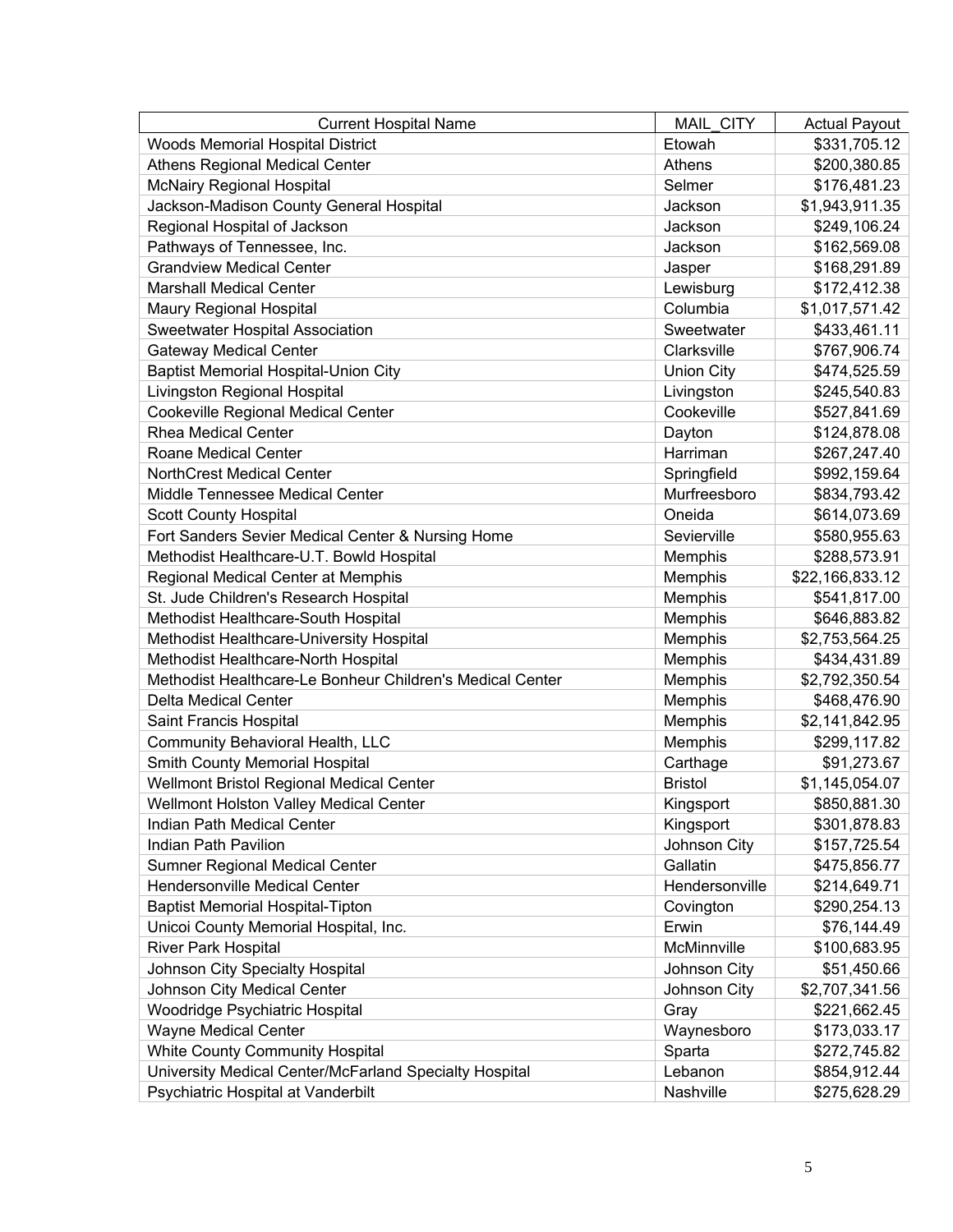| <b>Current Hospital Name</b> | MAIL<br>. . | Pavout<br>Actual |
|------------------------------|-------------|------------------|
| <b>TOTAL</b>                 |             | \$100,000,000.00 |

*Source of information for this section: Darin Gordon, Chief Financial Officer, Bureau of TennCare* 

## **Renewal Status**

The annual eligibility "renewal" process which began in January 2004 continued with the following results:

- Individual notices sent, January through September 2004: 153,480 individuals (123,796 cases)
- 30-day notices sent, February through September 2004: 100,715 individuals (79,613 cases)
- 70-day notices sent, April through September 2004: 47,514 individuals (36,664 cases)
- Number terms as of September 2004 for no response after 90 days: 21,372 individuals (16,946 cases)

### *Sources of information for this section: Ken Barker, Director of Information Services, Bureau of TennCare; Tracy Purcell, Inter-Departmental Coordinator, Bureau of TennCare; Patti Killingsworth, Director of Policy/Advocacy Liaison, Bureau of TennCare.*

## **Status of Filling Top Leadership Positions in the Bureau**

There were no top leadership positions filled during this quarter, although several, including the Pharmacy Director, remain vacant.

## **Number of Recipients on TennCare and Costs to the State**

As of the end of the quarter, there were 1,340,824 enrollees on TennCare: 1,079,975 Medicaid eligibles and 260,849 Uninsureds and Uninsurables.

During the fourth quarter of SFY 04, TennCare spent \$1,032,969,070.29 for managed care services. These expenditures included: payments to the managed care organizations (MCOs), payments to the behavioral health organizations (BHOs), payments to the dental benefits manager, and payments to the pharmacy benefits manager (PBM).

#### *Source of information for this section: TennCare Fiscal.*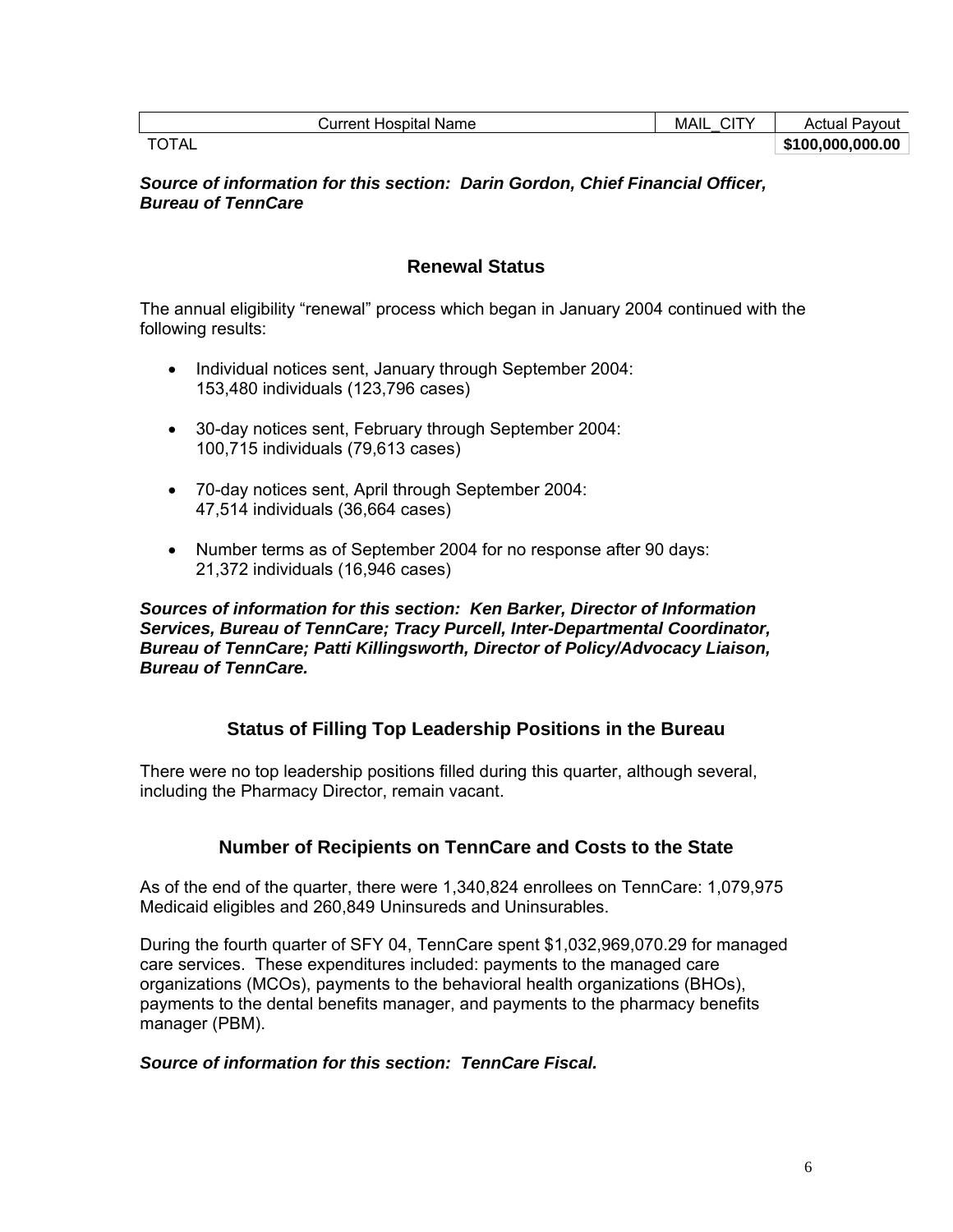## **Viability Of MCOs in the TennCare Program**

## **Claims Payment Analysis**

The prompt pay requirements of T.C.A. § 56-32-226(b) mandate that each health maintenance organization and behavioral health organization ensure that 90 percent of clean claims for payment for services delivered to a TennCare enrollee are paid within 30 days of the receipt of such claims and 99.5 percent of all provider claims are processed within 60 days of receipt. TennCare's contract with its Dental Benefit Manager requires that the DBM also process claims in accordance with this statutory standard.

TennCare's contract with its Pharmacy Benefits Manager (PBM) requires that the PBM must pay 95 percent of all clean claims within 20 calendar days of receipt and the remaining 5 percent of clean claims within 10 calendar days.

The Tennessee Department of Commerce and Insurance (TDCI) requested data files of all TennCare processed claims from TennCare MCOs, BHOs, the DBM, and the PBM for the month of July 2004. TDCI also requested data files of pended TennCare claims as of July 31, 2004, and a paid claims triangle from July 1, 2003, through July 31, 2004 (except that the PBM's triangle report was only for the period January 1, 2004 through July 31, 2004 because its contract with TennCare began on January 1, 2004).

All TennCare MCOs, BHOs, the DBM, and the PBM were in compliance with prompt pay requirements for the month of July 2004.

As part of TDCI's cycle of analyzing claims data for the first month in each quarter, the division will review claims data for all TennCare MCOs, BHOs, the DBM and the PBM for October 2004.

#### **Net Worth Requirement**

Listed below is each MCO's and BHO's net worth requirement compared to net worth reported at June 30, 2004, on the National Association of Insurance Commissioners (NAIC) second quarter financial statements filed on September 1, 2004. TDCI has not adjusted the net worth reported on the NAIC quarterly statements. TDCI's calculations for the net worth requirement reflect payments made for the calendar year ending December 31, 2003, including payments made under the "stabilization plan."

| <b>MCO/BHO</b>              | <b>REPORTED</b><br><b>NET WORTH</b> | <b>NET WORTH</b><br><b>REQUIRE-</b><br><b>MENT</b> | <b>EXCESS/(DE-</b><br><b>FICIENT) NET</b><br><b>WORTH</b> |
|-----------------------------|-------------------------------------|----------------------------------------------------|-----------------------------------------------------------|
| Better Health Plans (1)     | 4,155,644                           | 2,956,800                                          | 1,198,844                                                 |
| John Deere                  | 67,686,410                          | 15,745,967                                         | 51,940,443                                                |
| <b>Memphis Managed Care</b> | 15,969,147                          | 9,699,983                                          | 6,269,164                                                 |
| OmniCare                    | 10,463,007                          | 7,087,846                                          | 3,375,161                                                 |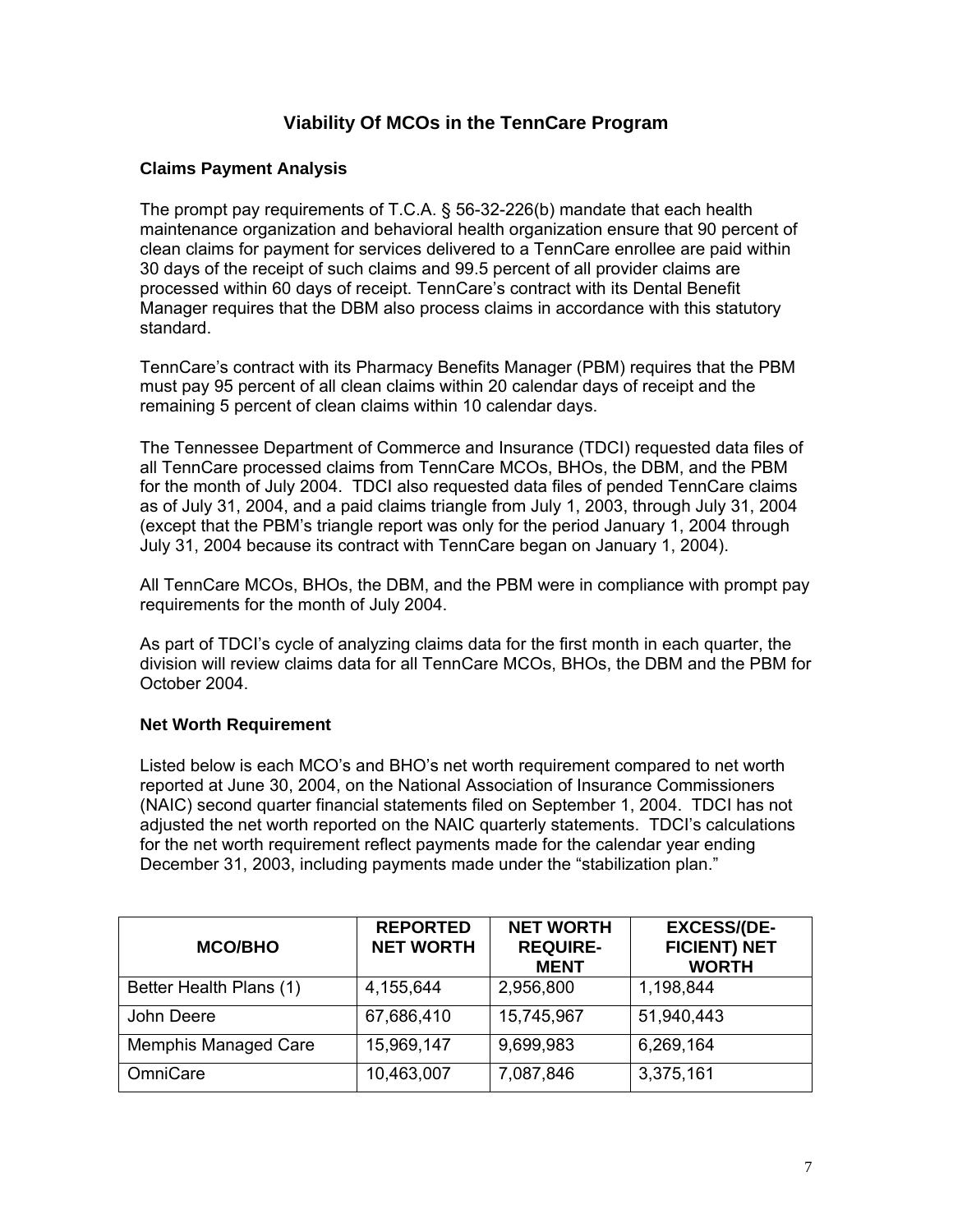| <b>Preferred Health Partnership</b> | 22,831,965 | 7,694,827  | 15,137,138 |
|-------------------------------------|------------|------------|------------|
| <b>Premier Behavioral Systems</b>   | 10,723,616 | 7,960,810  | 2,762,806  |
| TN Behavioral Health (2)            | 4,563,561  | 4,792,323  | (228, 762) |
| <b>Victory Health Plan</b>          | 4,514,535  | 2,068,212  | 2,446,323  |
| Volunteer (BlueCare &<br>Select)    | 32,653,060 | 22,214,872 | 10,438,188 |

- (1) BHP's net worth requirement is the "enhanced" net worth requirement determined during the RFR process. The net worth requirement has been increased above the statutory minimum based on projected premium revenue. BHP's calculated statutory net worth requirement is \$2,636,528. Because BHP's statutory net worth requirement is less than the enhanced net worth requirement, TDCI will enforce the requirement at the higher level.
- (2) TBH reported net worth of \$4,563,561 at June 30, 2004. The statutory net worth requirement was \$4,792,323 for a statutory net worth deficiency of \$228,762. Effective, July 1, 2004, the new "TBH East" contract required TBH to establish an enhanced net worth of \$6,357,326. On August 4, 2004, Magellan, TBH's parent, contributed \$1,800,000 in capital to TBH to comply with the enhanced net worth requirement.

## **Financial Issues**

## **Xantus Healthplan of Tennessee, Inc. (Xantus)**

Effective July 31, 2003, the TennCare Bureau terminated its contract with Xantus. On June 2, 2003, TDCI filed a petition to liquidate Xantus with the Davidson County Chancery Court. The court heard this petition on January 8, 2004. Chancellor Carol L. McCoy granted the order converting the rehabilitation to liquidation on January 21, 2004, and Chris Burton was appointed as the Special Deputy for the liquidation. Amendment 4 to the Contractor Risk Agreement provided for the TennCare Bureau to continue funding claims with dates of service after March 31, 1999, through July 31, 2003 (the "run-out claims") and the reasonable and necessary administrative costs for processing these claims after July 31, 2003. During the period August 1, 2003 through September 23, 2004, Xantus paid approximately \$27.4 million for run-out claims.

Mr. Burton is currently in the process of securing the remaining assets of Xantus and developing procedures for the distribution of assets. The deadline for the submission of Proofs of Claim against Xantus was May 14, 2004.

## **Access MedPlus (TCCN)**

Because TCCN was unable to cure statutory and contractual financial and claims processing deficiencies, the state terminated its contract on October 31, 2001.

On October 18, 2001, the Chancery Court of Davidson County issued an Order of Seizure of TCCN by TDCI to take possession and control of all of the property, books, documents, assets and the premises of TCCN. The Order also set a hearing on TDCI's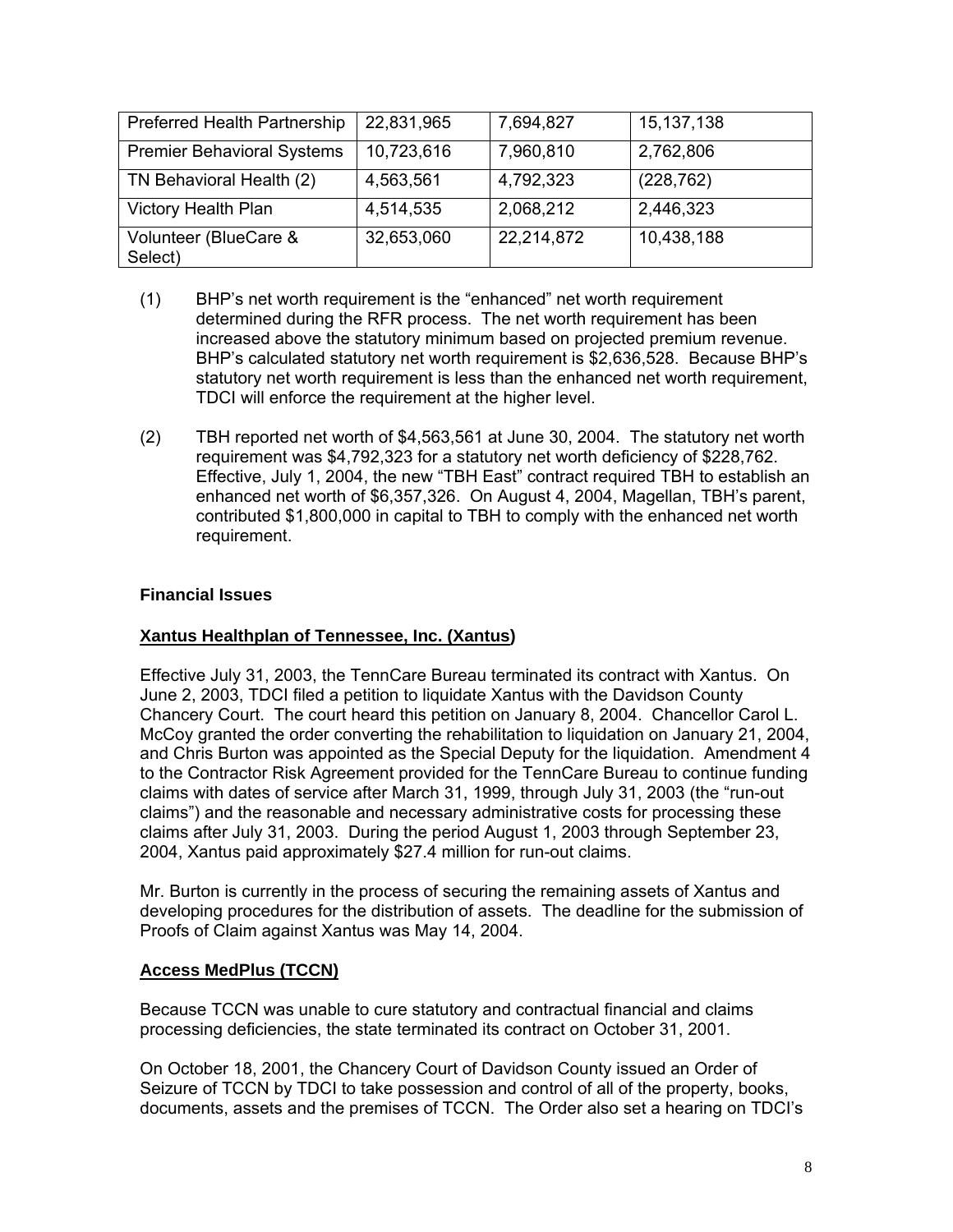request for liquidation or rehabilitation of TCCN to be held on November 2, 2001. On October 20, 2001, the TennCare Bureau moved TCCN's TennCare enrollees to the TennCare Select plan.

On November 2, 2001, the Chancery Court of Davidson County entered a Liquidation Order for TCCN. The order established that all claims must be received by March 1, 2002, at 4:30 p.m., CST. Courtney Pearre, Esq., appointed Supervisor since May 10, 2001, was named the Commissioner's Special Deputy for the purposes of liquidation.

Before liquidation, the management company, Medical Care Management Company ("MCMC"), a wholly-owned subsidiary of Access Health Systems ("Access"), transferred approximately \$5.7 million from the assets of TCCN to the accounts of the MCMC. The Chancery Court issued an order granting injunctive relief restraining the management company from removing any of the \$5.7 million. Access subsequently filed bankruptcy. Recently, the Bankruptcy Court entered an order that allows the Special Deputy Liquidator to proceed to recover the \$5.7 million in Chancery Court. Such a petition was filed in Chancery Court. The Creditors Committee for the bankruptcy estate filed a motion to modify the Bankruptcy Court's order. The Special Deputy Liquidator filed papers in opposition to the Creditors Committee's motion.

Chancellor Lyle found for the liquidation that the \$5.7 million had been wrongfully transferred from TCCN accounts and that such action created a constructive trust for the funds while in the hands of Access. Chancellor Lyle ordered the \$5.7 million returned to TCCN accounts. Various creditors of Access and the bankruptcy estate are seeking an appeal of Chancellor Lyle's ruling in the Tennessee Court of Appeals. Briefs were submitted to the Court at the end of January 2004.

With the resolution of these issues, the Special Deputy Liquidator will petition for a distribution of the remaining assets of TCCN. As of June 21, 2004, disbursements of \$39,568,193 have been made against a total debt of \$76,095,315, or 52 cents of every dollar owed to providers.

#### **Universal Care of Tennessee (Universal)**

On September 13, 2002, Universal was placed under the Administrative Supervision of the Commissioner of Commerce and Insurance as a result of the company's financial and claims processing operations problems. On December 31, 2002, Universal was again placed under an Agreed Order of Supervision through June 30, 2003.

At March 31, 2003, Universal reported net worth of \$6,451,709, a deficiency of \$1,216,126 below the statutory net worth requirement. Universal's reported net worth included a \$54,436,971 receivable from the TennCare Program, which the state disputes. As a result, this receivable was not included in the calculation of net worth. Universal's adjusted statutory net worth at March 31, 2003, was (\$47,985,262), a statutory net worth deficiency of \$55,653,097 below the net worth requirement.

On April 2, 2003, the TennCare Bureau notified Universal of its intent to terminate the contractor risk agreement effective June 1, 2003. Universal filed in the United States District Court for the Middle Tennessee District an application for a preliminary injunction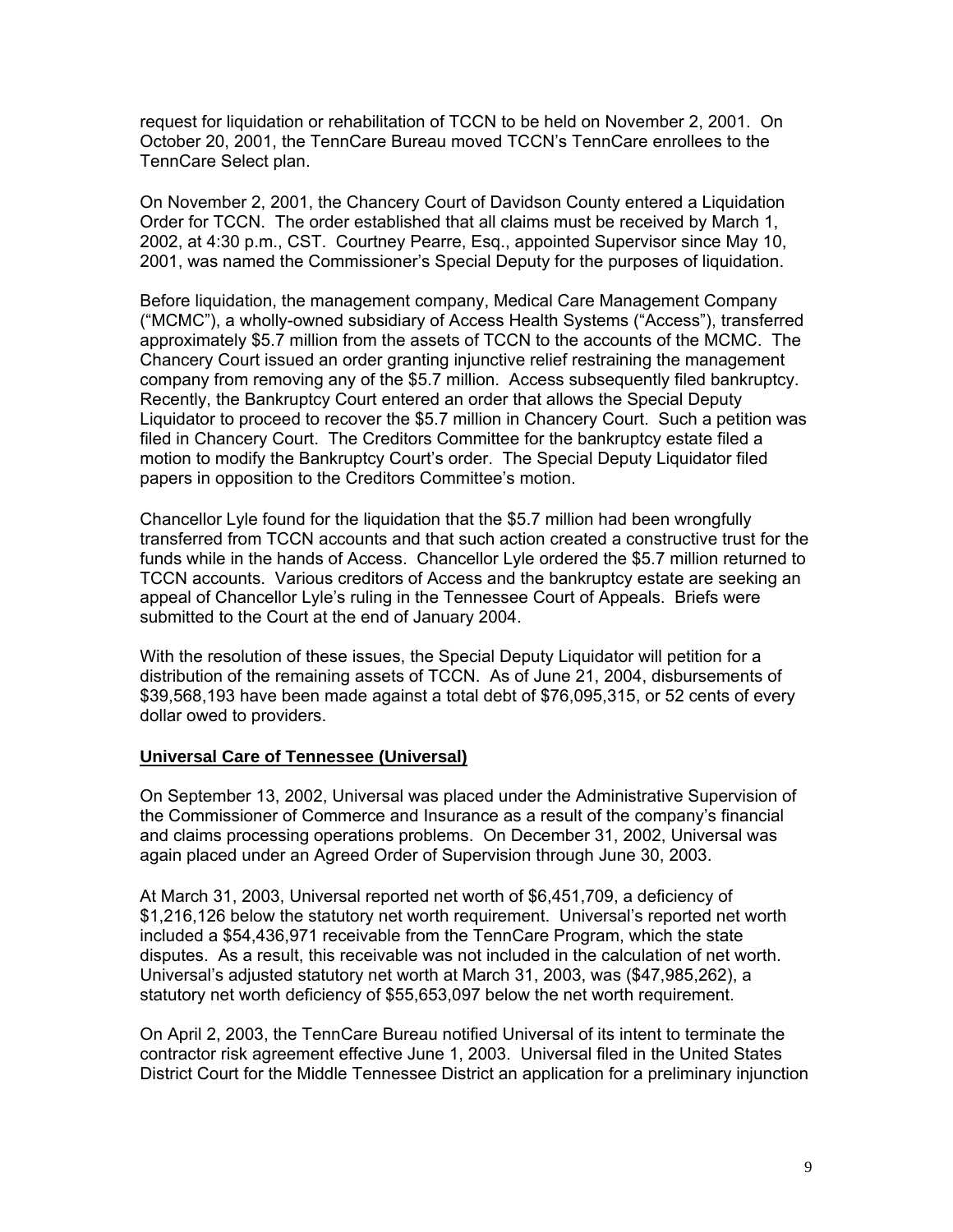to stop the cancellation of the contractor risk agreement. On May 30, 2003, Judge Nixon denied Universal's application for a preliminary injunction.

Also on May 30, 2003, Universal filed with the Tennessee Claims Commission a claim of \$75,000,000 against M. D. Goetz as Commissioner of the Tennessee Department of Finance and Administration and Manny Martins, Deputy Commissioner of the Tennessee Department of Finance and Administration, Bureau of TennCare.

TDCI filed a petition to liquidate Universal with the Davidson County Chancery Court on June 5, 2003. Judge McCoy granted the petition and the signed order was received July 2, 2003. Between June 1, 2003, and the liquidation order date of July 2, 2003, Universal continued to process and pay claims for dates of service April 12, 2002, through May 31, 2003.

Mr. Paul Eggers was appointed the Special Deputy Liquidator. Mr. Eggers is currently in the process of securing the remaining assets of Universal and developing procedures for the distribution of assets. The deadline for the submission of Proofs of Claim against UCOT was June 15, 2004.

CMS approved a contract between TennCare and Universal Care of Tennessee in Liquidation for TennCare to pay the HMO in liquidation for processing Universal claims with dates of service on and after April 12, 2002. Universal Care of Tennessee in Liquidation has contracted with the company's former vendor for use of the claims processing software. A separate vendor has been contracted to process claims received for both dates of service before and after April 12, 2002. As of September 30, 2004 approximately \$5.4 million has been paid for claims with dates of service on and after April 12, 2002.

## **Success of Fraud Detection and Prevention**

- 1. Legislation creating the TennCare Office of Inspector General was passed and became effective on July 1, 2004. The following actions have been taken to implement and establish this new unit;
	- $\div$  Fifty new positions have been established, and 12 staff has already been hired (10 additional staff members have been hired since 9-30-04). Interviews are continuing daily until the team is in place.
	- $\cdot \cdot$  A lease has been signed for office space to house the OIG with a move in date set for of 10-15-04.
	- The Mission Statement and Goals have been rewritten to include performance measures. Mission is as follows;
		- ¾ **To help prevent, identify, investigate, and prosecute individuals who commit or attempt to commit fraud and/or abuse involving the TennCare Program: and strive to collect any dollars lost due to fraud and/or abuse.**
- 2. The OIG continues to work cases referred by MCC's, local law enforcement, TBI, FBI, state agencies and the general public via website, faxes, letters, and phone calls via the hotline. Results of Case Reviewer/Investigators are listed below: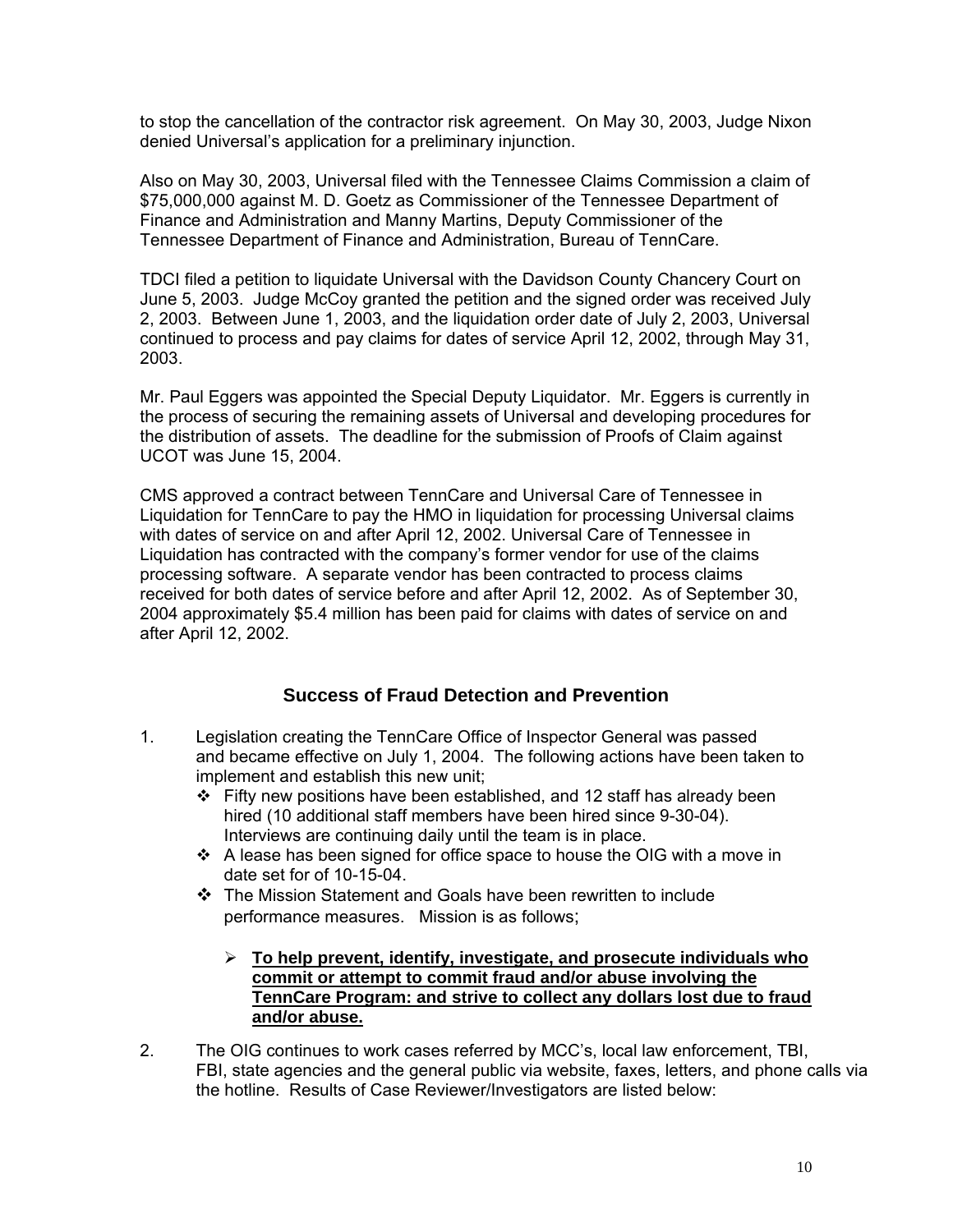| <b>UUIIIIIIIIIIIII</b> UI LIIIUII <del>CC</del> UQSCS |         |            |
|-------------------------------------------------------|---------|------------|
|                                                       | Quarter | <b>YTD</b> |
| Cases closed                                          | 5004    | 5004       |
| Recommended                                           | 2066    | 2066       |
| terminations                                          |         |            |
| TPL added                                             | 148     | 148        |
| Income adjusted                                       | 39      | 39         |

## **Summary of Enrollee Cases**

### **Summary Relating to Provider Cases**

|                         | Quarter |                             |
|-------------------------|---------|-----------------------------|
| Cases closed            | 41      | $\mathbf{\Lambda}^{\prime}$ |
| Cases referred to TBI*  |         |                             |
| Cases referred to HRBs* |         |                             |

*\*The Tennessee Bureau of Investigation (TBI) MFCU (Medicaid Fraud Control Unit) and the Health Related Boards (HRBs) take the lead in cases once they are referred to them. TennCare's OIG Unit continues to assist as requested.* 

- 3. The OIG continued to reach out to the District Attorneys and local law enforcement agencies across the state to solicit their help and support in prosecuting recipients who commit fraud against the TennCare Program. Details as follows:
	- Twenty seven (27) new cases have been referred this quarter,
	- Grand Juries approved twenty four (24) indictments
	- Currently working with law enforcement on ninety-five (95) open cases of which forty-five (45) have been indicted.
	- One prosecution
- 4. The unit provided training/networking with the following organizations during this quarter:<br>a.
	- Kentucky Office of Inspector General
	- b. TennCare Managed Care Companies
	- c. Nashville Women's Breakfast Club
	- d. Nashville Kiwanis Club
	- e. National Association of SURS Officials
	- f. TennCare fiscal staff
- 5. Staff continues to work with the state's contractor, EDS, to develop the best fraud and abuse detection software system in the nation. This new TennCare Management Information System (TCMIS) will allow the OIG to initiate proactive measures for identifying fraud and abuse within the TennCare system. Program Integrity will be able to identify outliers for both providers and recipients. The ability to create ad hoc reports will greatly improve the speed and efficiencies of the investigations. Targeted queries will be generated on a routine basis; these queries have been developed to identify potential fraudulent claims submission. The goal behind these reports and queries is to promote improved work efficiencies, terminate individuals who are no longer eligible for TennCare benefits and prosecute individuals who have violated federal and/or state laws.